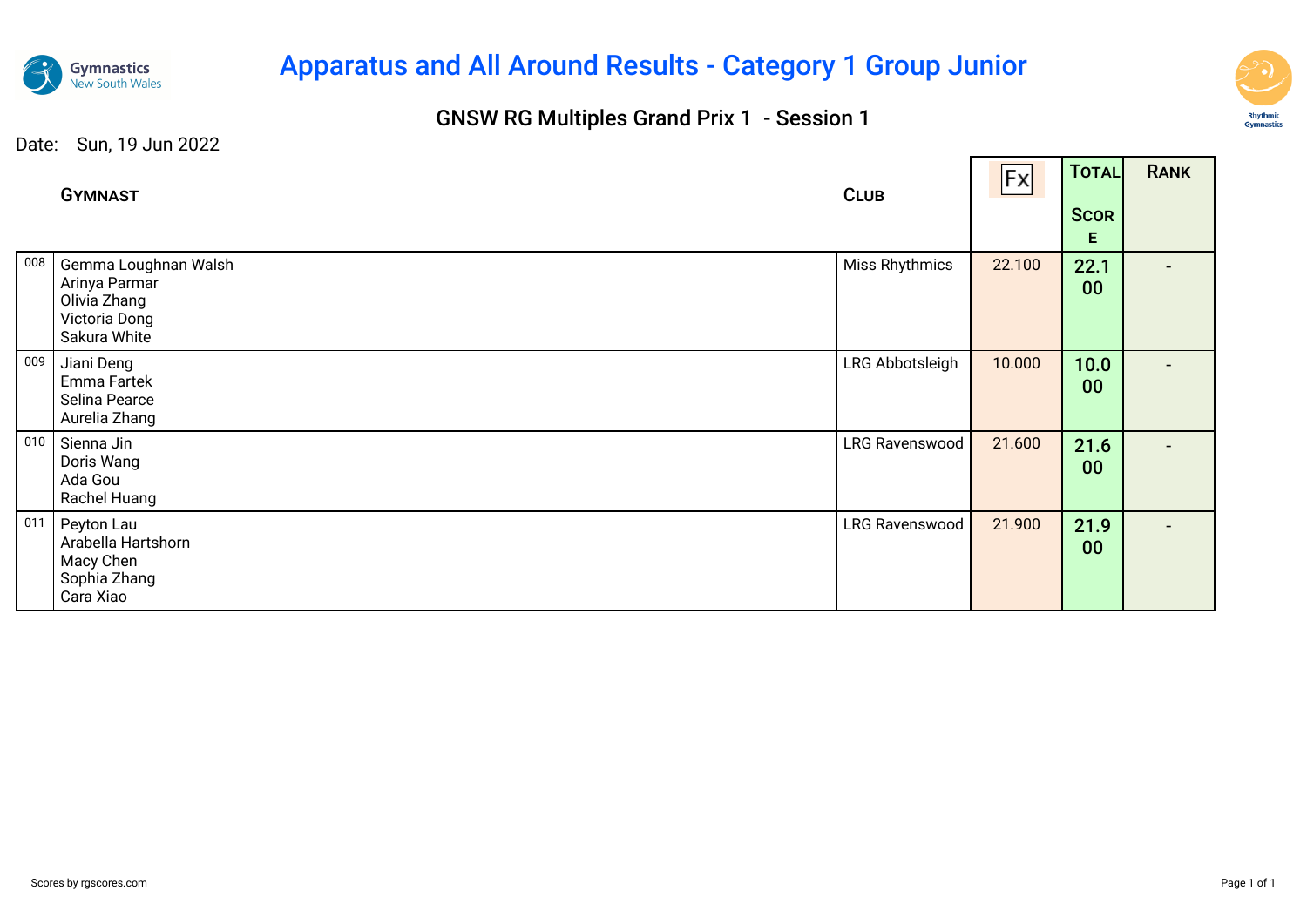

# Apparatus and All Around Results - Category 1 Group Senior

### GNSW RG Multiples Grand Prix 1 - Session 1



|     | <b>GYMNAST</b>                                                                            | <b>CLUB</b>           | <b>Fx</b> | TOTAL            | RANK |
|-----|-------------------------------------------------------------------------------------------|-----------------------|-----------|------------------|------|
|     |                                                                                           |                       |           | <b>SCOR</b><br>E |      |
| 001 | Abbey Feng<br>Kaveri Arora<br>Angela Yang<br>Erica Liu<br>Nora Wu                         | <b>Miss Rhythmics</b> | 22.750    | 22.7<br>50       |      |
| 002 | Joanna Wang<br>Olivia Yu<br>Yasmin Iguejdar<br>Amelia Hearn<br>Sianna Dhawan<br>Olivia Wu | LRG Abbotsleigh       | 20.800    | 20.8<br>00       |      |
| 003 | Rachel Gerber<br>Makenzie Yang<br>Veronica Ianno<br>Chloe Swaab                           | LRG Abbotsleigh       | 21.800    | 21.8<br>00       |      |
| 004 | Miah Maarbani<br>Bella Nguyen<br>Catherine Yip<br>Mary Yip<br>Vera Elissavettchenko       | <b>LRG Academy</b>    | 21.900    | 21.9<br>00       |      |
| 005 | Perihan Berjaoui<br><b>Lily Maile</b><br>Liara Ducaud<br>Brianna Beard Agurto             | <b>LRG Academy</b>    | 22.200    | 22.2<br>00       |      |
| 006 | Ruby Zhang<br>Charlotte Xu<br>Harper Lee<br>Desiree Guo<br>Annie Liang<br>Renee Kong      | LRG Ravenswood        | 22.750    | 22.7<br>50       |      |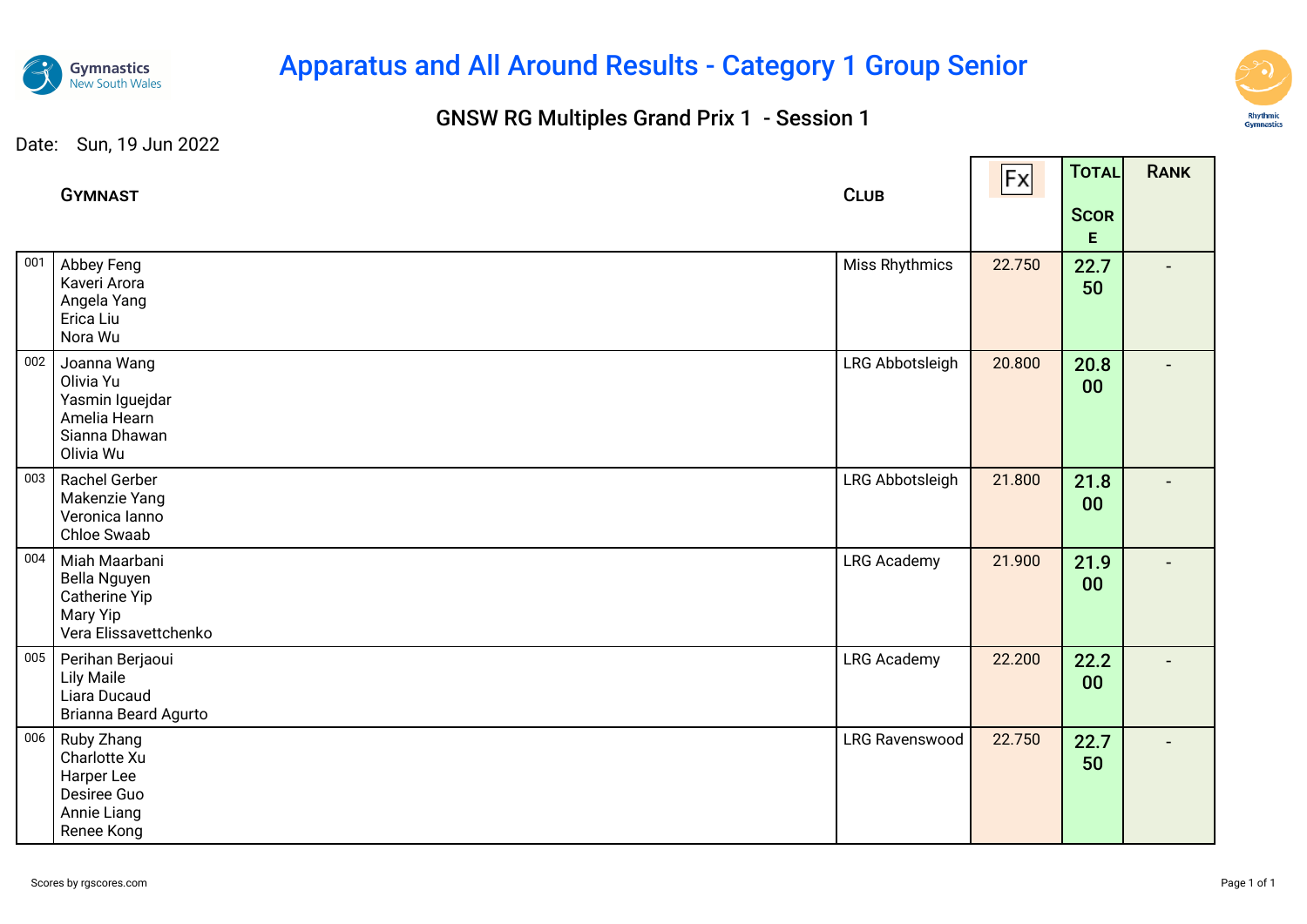

## Apparatus and All Around Results - Category 1 Quad Junior

### GNSW RG Multiples Grand Prix 1 - Session 1



|     | <b>GYMNAST</b>                                               | <b>CLUB</b>    |        | TOTAL<br><b>SCOR</b><br>Е | <b>RANK</b>              |  |
|-----|--------------------------------------------------------------|----------------|--------|---------------------------|--------------------------|--|
| 018 | Arabella Hartshorn<br>Rachel Huang<br>Macy Chen<br>Cara Xiao | LRG Ravenswood | 18.650 | 18.6<br>50                | $\overline{\phantom{0}}$ |  |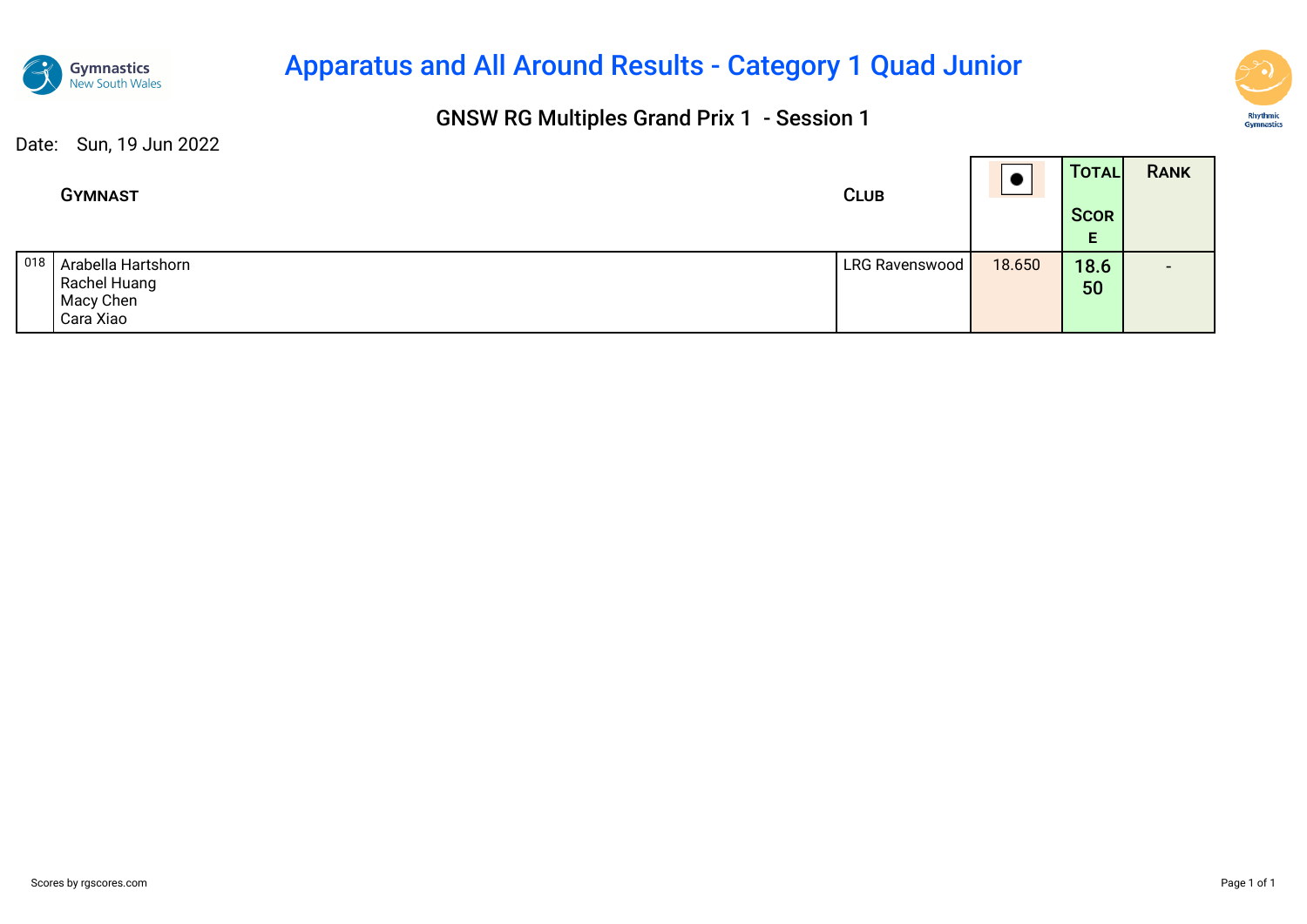

## Apparatus and All Around Results - Category 1 Quad Senior

### GNSW RG Multiples Grand Prix 1 - Session 1



|              | <b>GYMNAST</b>                                             | <b>CLUB</b> |        | TOTALI<br><b>SCOR</b> | <b>RANK</b>              |
|--------------|------------------------------------------------------------|-------------|--------|-----------------------|--------------------------|
|              |                                                            |             |        | E                     |                          |
| $\sqrt{019}$ | Miah Maarbani<br>Bella Nguyen<br>Catherine Yip<br>Mary Yip | LRG Academy | 18.200 | 18.2<br>00            | $\overline{\phantom{0}}$ |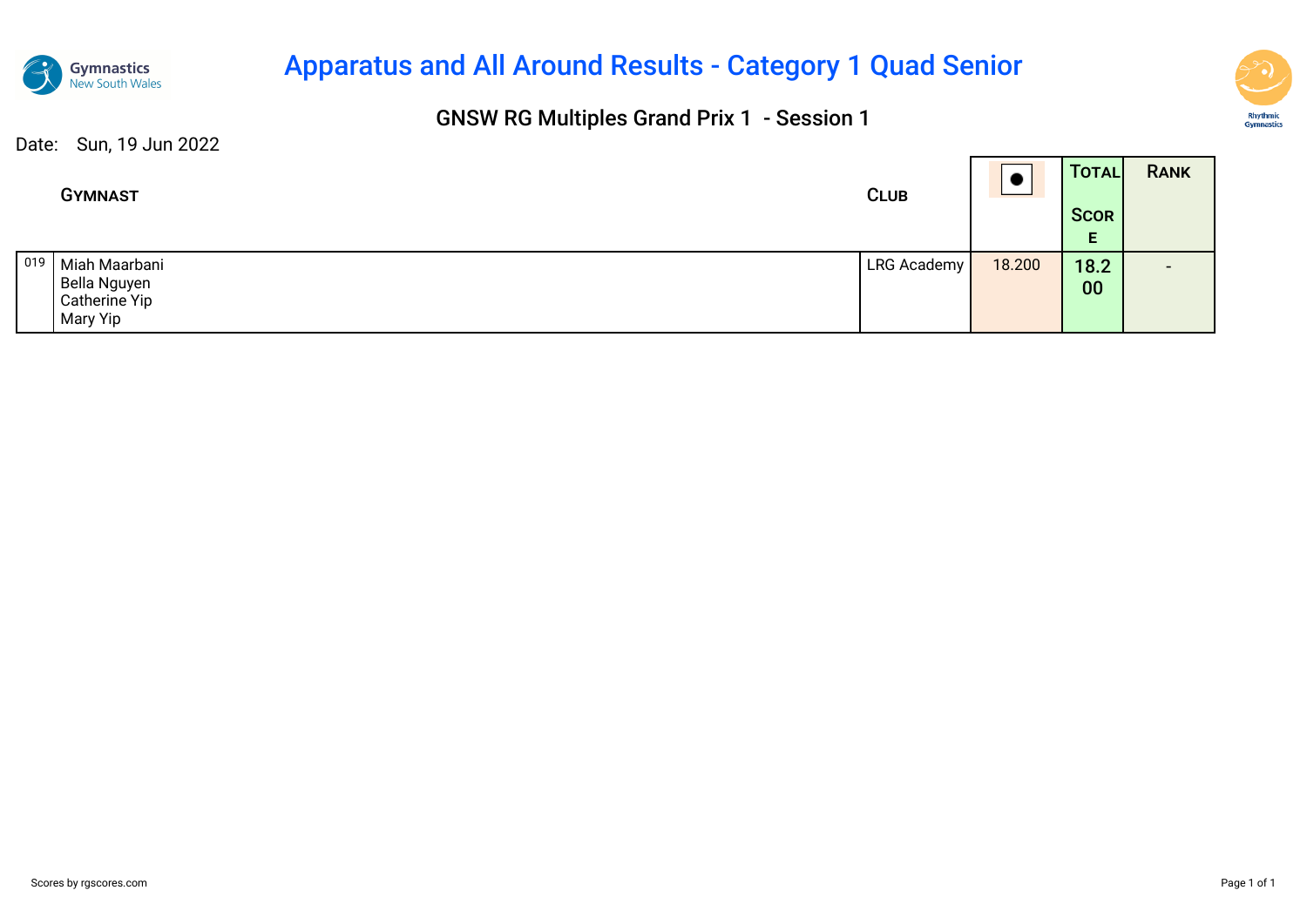

## Apparatus and All Around Results - Category 1 Trio Junior

### GNSW RG Multiples Grand Prix 1 - Session 1



|     | <b>GYMNAST</b>                    | <b>CLUB</b>   | $\sim$<br>и<br>$\overline{\phantom{0}}$ | <b>TOTAL</b> | <b>RANK</b>              |
|-----|-----------------------------------|---------------|-----------------------------------------|--------------|--------------------------|
|     |                                   |               |                                         | <b>SCOR</b>  |                          |
|     |                                   |               |                                         | E.           |                          |
| 007 | Elaine Kamimiya                   | Ascham School | 16.100                                  | 16.1         | $\overline{\phantom{0}}$ |
|     | Jaqui Carlisle<br>Jessica Lindsay |               |                                         | 00           |                          |